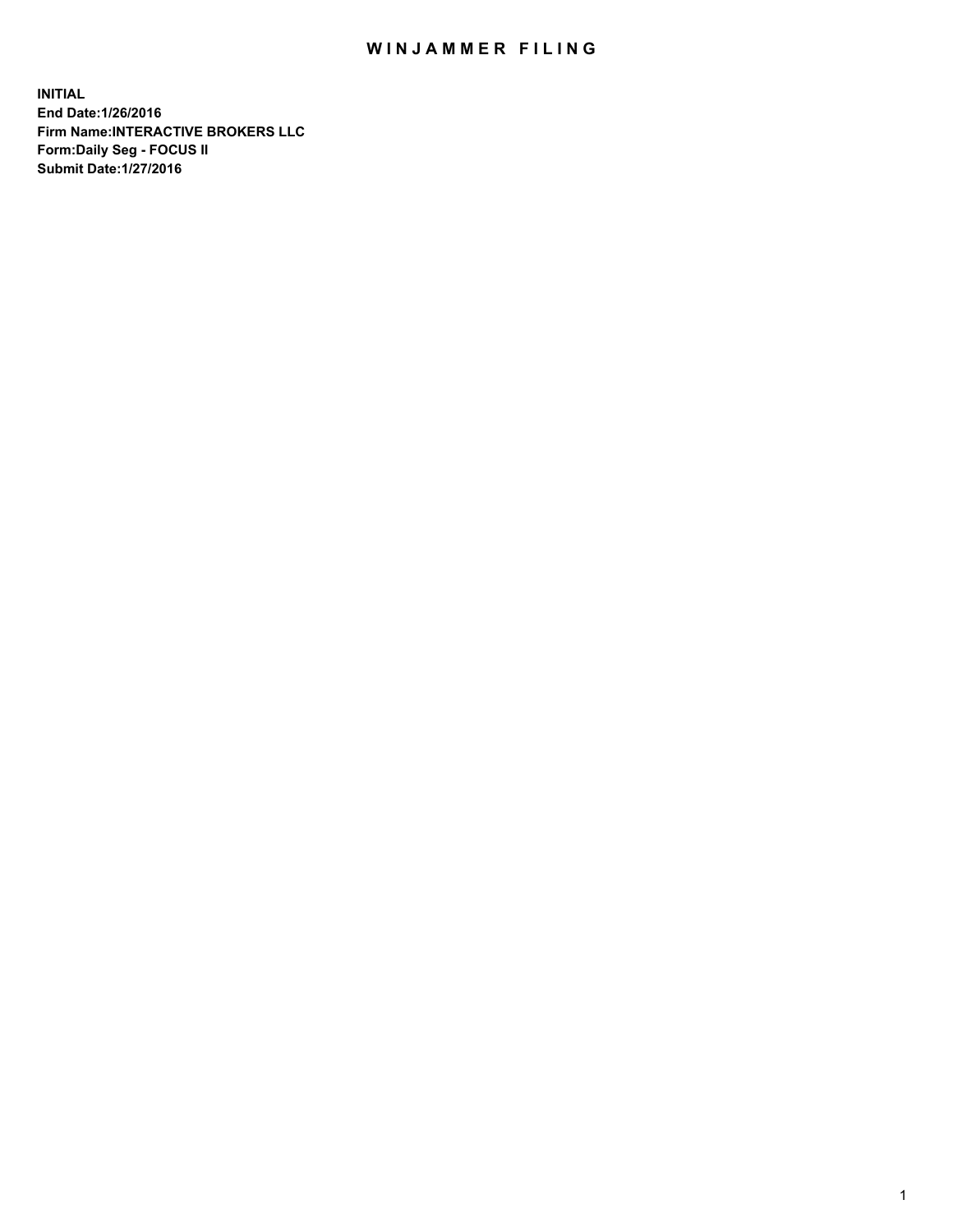## **INITIAL End Date:1/26/2016 Firm Name:INTERACTIVE BROKERS LLC Form:Daily Seg - FOCUS II Submit Date:1/27/2016 Daily Segregation - Cover Page**

| Name of Company<br><b>Contact Name</b><br><b>Contact Phone Number</b><br><b>Contact Email Address</b>                                                                                                                                                                                                                         | <b>INTERACTIVE BROKERS LLC</b><br><b>Alex Parker</b><br>203-618-7738<br>aparker@interactivebrokers.com |
|-------------------------------------------------------------------------------------------------------------------------------------------------------------------------------------------------------------------------------------------------------------------------------------------------------------------------------|--------------------------------------------------------------------------------------------------------|
| FCM's Customer Segregated Funds Residual Interest Target (choose one):<br>a. Minimum dollar amount: ; or<br>b. Minimum percentage of customer segregated funds required:% ; or<br>c. Dollar amount range between: and; or<br>d. Percentage range of customer segregated funds required between:% and%.                        | <u>0</u><br>155,000,000 245,000,000<br>0 <sub>0</sub>                                                  |
| FCM's Customer Secured Amount Funds Residual Interest Target (choose one):<br>a. Minimum dollar amount: ; or<br>b. Minimum percentage of customer secured funds required:%; or<br>c. Dollar amount range between: and; or<br>d. Percentage range of customer secured funds required between: % and %.                         | <u>0</u><br>80,000,000 120,000,000<br><u>00</u>                                                        |
| FCM's Cleared Swaps Customer Collateral Residual Interest Target (choose one):<br>a. Minimum dollar amount: ; or<br>b. Minimum percentage of cleared swaps customer collateral required:%; or<br>c. Dollar amount range between: and; or<br>d. Percentage range of cleared swaps customer collateral required between:% and%. | <u>0</u><br>0 <sub>0</sub><br>0 <sub>0</sub>                                                           |

Attach supporting documents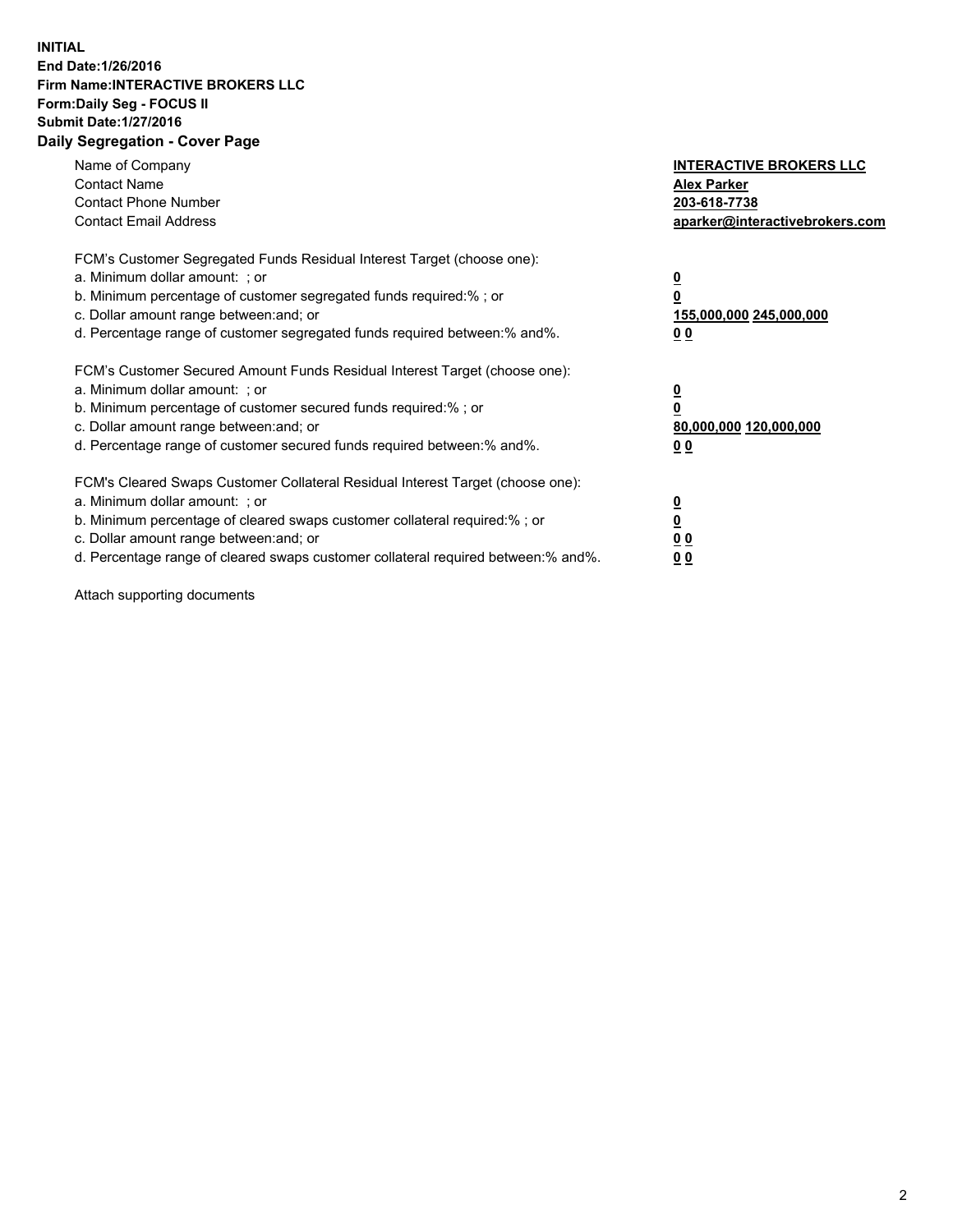## **INITIAL End Date:1/26/2016 Firm Name:INTERACTIVE BROKERS LLC Form:Daily Seg - FOCUS II Submit Date:1/27/2016 Daily Segregation - Secured Amounts**

| Foreign Futures and Foreign Options Secured Amounts                                         |                                                                                                                                                                                                                                                                                                                                                                                                                                                                                                                                                                                                                                                                                                                                                                                                                                                                                                                                                                                                                                                                                                                                       |
|---------------------------------------------------------------------------------------------|---------------------------------------------------------------------------------------------------------------------------------------------------------------------------------------------------------------------------------------------------------------------------------------------------------------------------------------------------------------------------------------------------------------------------------------------------------------------------------------------------------------------------------------------------------------------------------------------------------------------------------------------------------------------------------------------------------------------------------------------------------------------------------------------------------------------------------------------------------------------------------------------------------------------------------------------------------------------------------------------------------------------------------------------------------------------------------------------------------------------------------------|
|                                                                                             | $0$ [7305]                                                                                                                                                                                                                                                                                                                                                                                                                                                                                                                                                                                                                                                                                                                                                                                                                                                                                                                                                                                                                                                                                                                            |
|                                                                                             |                                                                                                                                                                                                                                                                                                                                                                                                                                                                                                                                                                                                                                                                                                                                                                                                                                                                                                                                                                                                                                                                                                                                       |
|                                                                                             |                                                                                                                                                                                                                                                                                                                                                                                                                                                                                                                                                                                                                                                                                                                                                                                                                                                                                                                                                                                                                                                                                                                                       |
| A. Cash                                                                                     | 338,645,271 [7315]                                                                                                                                                                                                                                                                                                                                                                                                                                                                                                                                                                                                                                                                                                                                                                                                                                                                                                                                                                                                                                                                                                                    |
| B. Securities (at market)                                                                   | $0$ [7317]                                                                                                                                                                                                                                                                                                                                                                                                                                                                                                                                                                                                                                                                                                                                                                                                                                                                                                                                                                                                                                                                                                                            |
| Net unrealized profit (loss) in open futures contracts traded on a foreign board of trade   | $-3,562,691$ [7325]                                                                                                                                                                                                                                                                                                                                                                                                                                                                                                                                                                                                                                                                                                                                                                                                                                                                                                                                                                                                                                                                                                                   |
| Exchange traded options                                                                     |                                                                                                                                                                                                                                                                                                                                                                                                                                                                                                                                                                                                                                                                                                                                                                                                                                                                                                                                                                                                                                                                                                                                       |
|                                                                                             | 83,484 [7335]                                                                                                                                                                                                                                                                                                                                                                                                                                                                                                                                                                                                                                                                                                                                                                                                                                                                                                                                                                                                                                                                                                                         |
| b. Market value of open contracts granted (sold) on a foreign board of trade                | $-165,714$ [7337]                                                                                                                                                                                                                                                                                                                                                                                                                                                                                                                                                                                                                                                                                                                                                                                                                                                                                                                                                                                                                                                                                                                     |
| Net equity (deficit) (add lines 1.2. and 3.)                                                | 335,000,350 [7345]                                                                                                                                                                                                                                                                                                                                                                                                                                                                                                                                                                                                                                                                                                                                                                                                                                                                                                                                                                                                                                                                                                                    |
| Account liquidating to a deficit and account with a debit balances - gross amount           | 1,914,374 [7351]                                                                                                                                                                                                                                                                                                                                                                                                                                                                                                                                                                                                                                                                                                                                                                                                                                                                                                                                                                                                                                                                                                                      |
| Less: amount offset by customer owned securities                                            | 0 [7352] 1,914,374 [7354]                                                                                                                                                                                                                                                                                                                                                                                                                                                                                                                                                                                                                                                                                                                                                                                                                                                                                                                                                                                                                                                                                                             |
| Amount required to be set aside as the secured amount - Net Liquidating Equity              | 336,914,724 [7355]                                                                                                                                                                                                                                                                                                                                                                                                                                                                                                                                                                                                                                                                                                                                                                                                                                                                                                                                                                                                                                                                                                                    |
| Method (add lines 4 and 5)                                                                  |                                                                                                                                                                                                                                                                                                                                                                                                                                                                                                                                                                                                                                                                                                                                                                                                                                                                                                                                                                                                                                                                                                                                       |
| Greater of amount required to be set aside pursuant to foreign jurisdiction (above) or line | 336,914,724 [7360]                                                                                                                                                                                                                                                                                                                                                                                                                                                                                                                                                                                                                                                                                                                                                                                                                                                                                                                                                                                                                                                                                                                    |
| 6.                                                                                          |                                                                                                                                                                                                                                                                                                                                                                                                                                                                                                                                                                                                                                                                                                                                                                                                                                                                                                                                                                                                                                                                                                                                       |
| FUNDS DEPOSITED IN SEPARATE REGULATION 30.7 ACCOUNTS                                        |                                                                                                                                                                                                                                                                                                                                                                                                                                                                                                                                                                                                                                                                                                                                                                                                                                                                                                                                                                                                                                                                                                                                       |
| Cash in banks                                                                               |                                                                                                                                                                                                                                                                                                                                                                                                                                                                                                                                                                                                                                                                                                                                                                                                                                                                                                                                                                                                                                                                                                                                       |
| A. Banks located in the United States                                                       | 500,149 [7500]                                                                                                                                                                                                                                                                                                                                                                                                                                                                                                                                                                                                                                                                                                                                                                                                                                                                                                                                                                                                                                                                                                                        |
| B. Other banks qualified under Regulation 30.7                                              | 0 [7520] 500,149 [7530]                                                                                                                                                                                                                                                                                                                                                                                                                                                                                                                                                                                                                                                                                                                                                                                                                                                                                                                                                                                                                                                                                                               |
| Securities                                                                                  |                                                                                                                                                                                                                                                                                                                                                                                                                                                                                                                                                                                                                                                                                                                                                                                                                                                                                                                                                                                                                                                                                                                                       |
| A. In safekeeping with banks located in the United States                                   | 361,912,036 [7540]                                                                                                                                                                                                                                                                                                                                                                                                                                                                                                                                                                                                                                                                                                                                                                                                                                                                                                                                                                                                                                                                                                                    |
| B. In safekeeping with other banks qualified under Regulation 30.7                          | 0 [7560] 361,912,036 [7570]                                                                                                                                                                                                                                                                                                                                                                                                                                                                                                                                                                                                                                                                                                                                                                                                                                                                                                                                                                                                                                                                                                           |
| Equities with registered futures commission merchants                                       |                                                                                                                                                                                                                                                                                                                                                                                                                                                                                                                                                                                                                                                                                                                                                                                                                                                                                                                                                                                                                                                                                                                                       |
| A. Cash                                                                                     | $0$ [7580]                                                                                                                                                                                                                                                                                                                                                                                                                                                                                                                                                                                                                                                                                                                                                                                                                                                                                                                                                                                                                                                                                                                            |
| <b>B.</b> Securities                                                                        | $0$ [7590]                                                                                                                                                                                                                                                                                                                                                                                                                                                                                                                                                                                                                                                                                                                                                                                                                                                                                                                                                                                                                                                                                                                            |
| C. Unrealized gain (loss) on open futures contracts                                         | $0$ [7600]                                                                                                                                                                                                                                                                                                                                                                                                                                                                                                                                                                                                                                                                                                                                                                                                                                                                                                                                                                                                                                                                                                                            |
|                                                                                             | $0$ [7610]                                                                                                                                                                                                                                                                                                                                                                                                                                                                                                                                                                                                                                                                                                                                                                                                                                                                                                                                                                                                                                                                                                                            |
| E. Value of short option contracts                                                          | 0 [7615] 0 [7620]                                                                                                                                                                                                                                                                                                                                                                                                                                                                                                                                                                                                                                                                                                                                                                                                                                                                                                                                                                                                                                                                                                                     |
| Amounts held by clearing organizations of foreign boards of trade                           |                                                                                                                                                                                                                                                                                                                                                                                                                                                                                                                                                                                                                                                                                                                                                                                                                                                                                                                                                                                                                                                                                                                                       |
|                                                                                             | $0$ [7640]                                                                                                                                                                                                                                                                                                                                                                                                                                                                                                                                                                                                                                                                                                                                                                                                                                                                                                                                                                                                                                                                                                                            |
| <b>B.</b> Securities                                                                        | $0$ [7650]                                                                                                                                                                                                                                                                                                                                                                                                                                                                                                                                                                                                                                                                                                                                                                                                                                                                                                                                                                                                                                                                                                                            |
| C. Amount due to (from) clearing organization - daily variation                             | $0$ [7660]                                                                                                                                                                                                                                                                                                                                                                                                                                                                                                                                                                                                                                                                                                                                                                                                                                                                                                                                                                                                                                                                                                                            |
|                                                                                             | $0$ [7670]                                                                                                                                                                                                                                                                                                                                                                                                                                                                                                                                                                                                                                                                                                                                                                                                                                                                                                                                                                                                                                                                                                                            |
|                                                                                             | 0 [7675] 0 [7680]                                                                                                                                                                                                                                                                                                                                                                                                                                                                                                                                                                                                                                                                                                                                                                                                                                                                                                                                                                                                                                                                                                                     |
|                                                                                             |                                                                                                                                                                                                                                                                                                                                                                                                                                                                                                                                                                                                                                                                                                                                                                                                                                                                                                                                                                                                                                                                                                                                       |
|                                                                                             | 99,676,430 [7700]                                                                                                                                                                                                                                                                                                                                                                                                                                                                                                                                                                                                                                                                                                                                                                                                                                                                                                                                                                                                                                                                                                                     |
|                                                                                             | $0$ [7710]                                                                                                                                                                                                                                                                                                                                                                                                                                                                                                                                                                                                                                                                                                                                                                                                                                                                                                                                                                                                                                                                                                                            |
|                                                                                             | 5,707,982 [7720]                                                                                                                                                                                                                                                                                                                                                                                                                                                                                                                                                                                                                                                                                                                                                                                                                                                                                                                                                                                                                                                                                                                      |
|                                                                                             | 83,487 [7730]                                                                                                                                                                                                                                                                                                                                                                                                                                                                                                                                                                                                                                                                                                                                                                                                                                                                                                                                                                                                                                                                                                                         |
|                                                                                             | -165,722 [7735] 105,302,177 [7740]                                                                                                                                                                                                                                                                                                                                                                                                                                                                                                                                                                                                                                                                                                                                                                                                                                                                                                                                                                                                                                                                                                    |
|                                                                                             | $0$ [7760]                                                                                                                                                                                                                                                                                                                                                                                                                                                                                                                                                                                                                                                                                                                                                                                                                                                                                                                                                                                                                                                                                                                            |
|                                                                                             | $0$ [7765]                                                                                                                                                                                                                                                                                                                                                                                                                                                                                                                                                                                                                                                                                                                                                                                                                                                                                                                                                                                                                                                                                                                            |
|                                                                                             | 467,714,362 [7770]                                                                                                                                                                                                                                                                                                                                                                                                                                                                                                                                                                                                                                                                                                                                                                                                                                                                                                                                                                                                                                                                                                                    |
|                                                                                             | 130,799,638 [7380]                                                                                                                                                                                                                                                                                                                                                                                                                                                                                                                                                                                                                                                                                                                                                                                                                                                                                                                                                                                                                                                                                                                    |
|                                                                                             |                                                                                                                                                                                                                                                                                                                                                                                                                                                                                                                                                                                                                                                                                                                                                                                                                                                                                                                                                                                                                                                                                                                                       |
|                                                                                             | 80,000,000 [7780]                                                                                                                                                                                                                                                                                                                                                                                                                                                                                                                                                                                                                                                                                                                                                                                                                                                                                                                                                                                                                                                                                                                     |
|                                                                                             | 50,799,638 [7785]                                                                                                                                                                                                                                                                                                                                                                                                                                                                                                                                                                                                                                                                                                                                                                                                                                                                                                                                                                                                                                                                                                                     |
|                                                                                             | Amount required to be set aside pursuant to law, rule or regulation of a foreign<br>government or a rule of a self-regulatory organization authorized thereunder<br>Net ledger balance - Foreign Futures and Foreign Option Trading - All Customers<br>a. Market value of open option contracts purchased on a foreign board of trade<br>D. Value of long option contracts<br>A. Cash<br>D. Value of long option contracts<br>E. Value of short option contracts<br>Amounts held by members of foreign boards of trade<br>A. Cash<br><b>B.</b> Securities<br>C. Unrealized gain (loss) on open futures contracts<br>D. Value of long option contracts<br>E. Value of short option contracts<br>Amounts with other depositories designated by a foreign board of trade<br>Segregated funds on hand<br>Total funds in separate section 30.7 accounts<br>Excess (deficiency) Set Aside for Secured Amount (subtract line 7 Secured Statement<br>Page 1 from Line 8)<br>Management Target Amount for Excess funds in separate section 30.7 accounts<br>Excess (deficiency) funds in separate 30.7 accounts over (under) Management Target |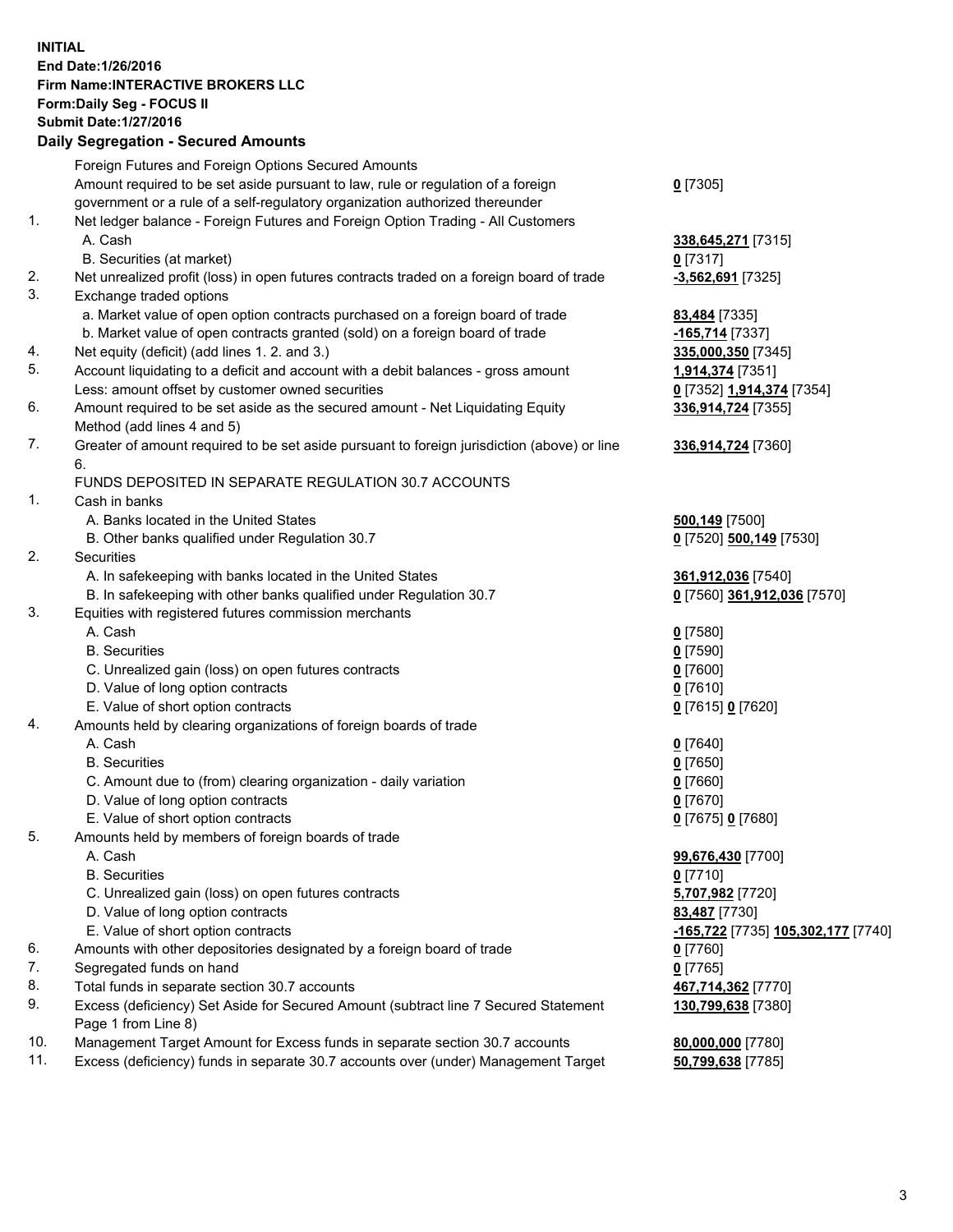**INITIAL End Date:1/26/2016 Firm Name:INTERACTIVE BROKERS LLC Form:Daily Seg - FOCUS II Submit Date:1/27/2016 Daily Segregation - Segregation Statement** SEGREGATION REQUIREMENTS(Section 4d(2) of the CEAct) 1. Net ledger balance A. Cash **2,653,947,908** [7010] B. Securities (at market) **0** [7020] 2. Net unrealized profit (loss) in open futures contracts traded on a contract market **64,959,639** [7030] 3. Exchange traded options A. Add market value of open option contracts purchased on a contract market **97,144,124** [7032] B. Deduct market value of open option contracts granted (sold) on a contract market **-194,619,067** [7033] 4. Net equity (deficit) (add lines 1, 2 and 3) **2,621,432,604** [7040] 5. Accounts liquidating to a deficit and accounts with debit balances - gross amount **113,259** [7045] Less: amount offset by customer securities **0** [7047] **113,259** [7050] 6. Amount required to be segregated (add lines 4 and 5) **2,621,545,863** [7060] FUNDS IN SEGREGATED ACCOUNTS 7. Deposited in segregated funds bank accounts A. Cash **226,799,198** [7070] B. Securities representing investments of customers' funds (at market) **1,609,532,852** [7080] C. Securities held for particular customers or option customers in lieu of cash (at market) **0** [7090] 8. Margins on deposit with derivatives clearing organizations of contract markets A. Cash **72,619,844** [7100] B. Securities representing investments of customers' funds (at market) **1,002,636,424** [7110] C. Securities held for particular customers or option customers in lieu of cash (at market) **0** [7120] 9. Net settlement from (to) derivatives clearing organizations of contract markets **2,099,841** [7130] 10. Exchange traded options A. Value of open long option contracts **97,161,930** [7132] B. Value of open short option contracts **-194,636,905** [7133] 11. Net equities with other FCMs A. Net liquidating equity **0** [7140] B. Securities representing investments of customers' funds (at market) **0** [7160] C. Securities held for particular customers or option customers in lieu of cash (at market) **0** [7170] 12. Segregated funds on hand **0** [7150] 13. Total amount in segregation (add lines 7 through 12) **2,816,213,184** [7180] 14. Excess (deficiency) funds in segregation (subtract line 6 from line 13) **194,667,321** [7190] 15. Management Target Amount for Excess funds in segregation **155,000,000** [7194]

16. Excess (deficiency) funds in segregation over (under) Management Target Amount Excess

**39,667,321** [7198]